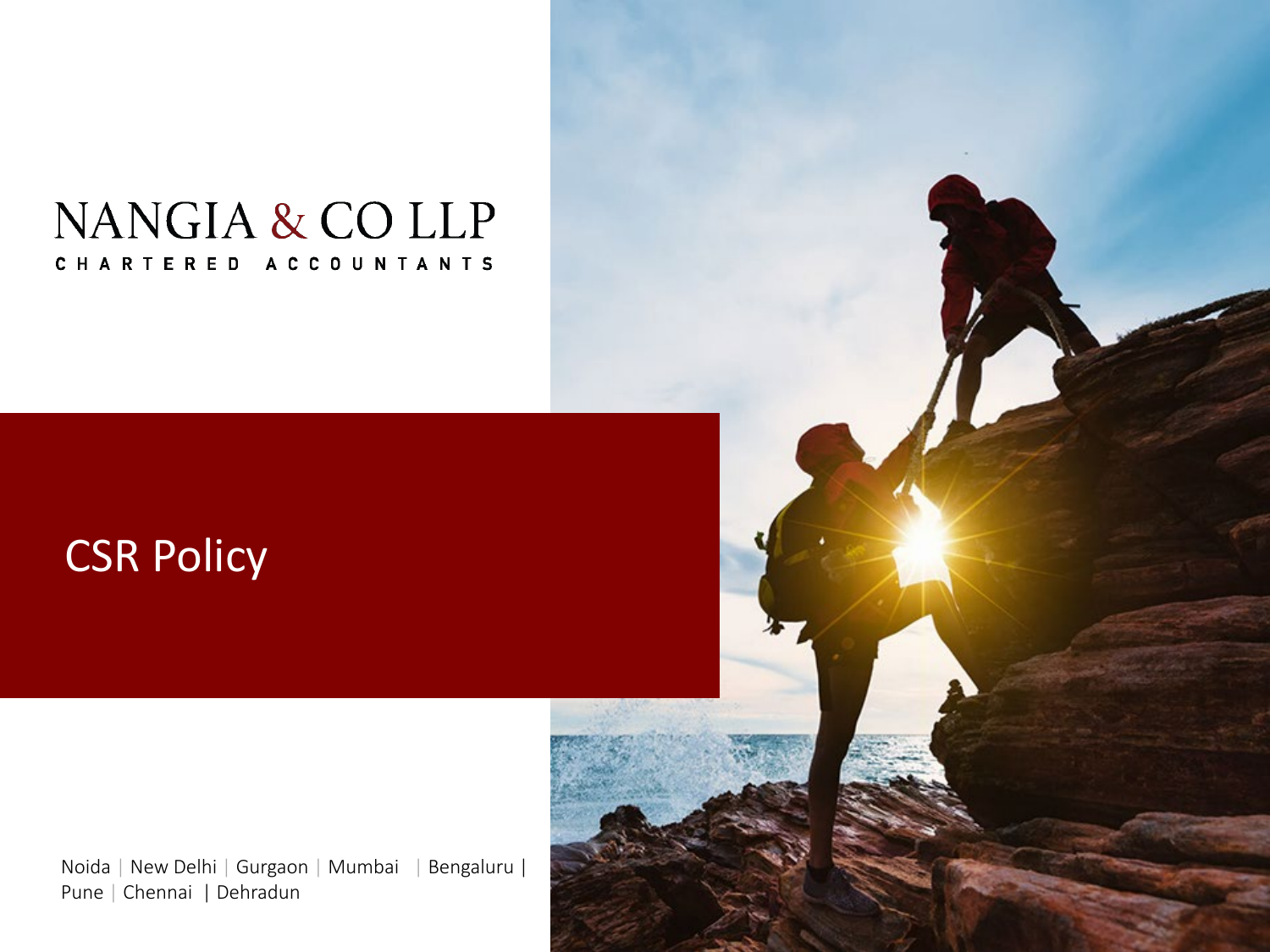## CSR Policy

Corporate social responsibility (CSR) has been the cornerstone of success right from the inception of Nangia & Co. Our aim is to reach the people and help enrich the quality of life of the community and preserve ecological balance and heritage through a strong environment conscience.

Through our CSR initiatives we work to reinforce the core values Concern, Innovation and Trust. We work beyond financial considerations and put in that little extra to ensure that we are perceived not just as corporate behemoths that exist for profits, but as wholesome entities created for the good of the society and for improving the quality of life of the communities we serve. It has not lost sight of its responsibilities as a change agent for accelerating the pace of social and economic transformation across society.

As a constructive partner in the communities in which it operates, Nangia & Co. has been taking concrete action to realize its social responsibility objectives, thereby building value for its customers. The entity respects human rights, values its employees. Nangia & Co. has supported innumerable social and community initiatives in India supporting environmental and socio- cultural programs.

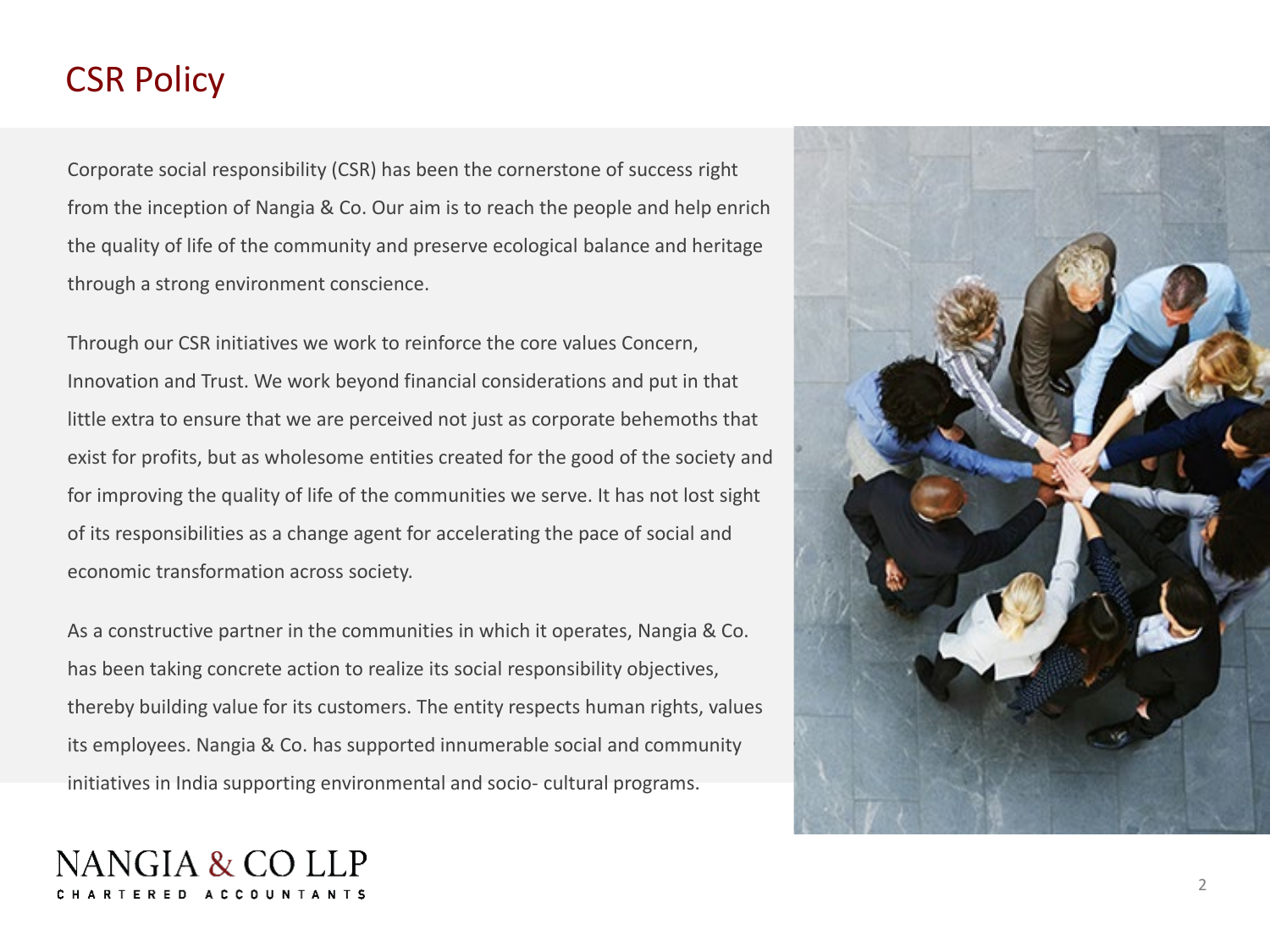## CSR Policy

We at Nangia & Co. are committed to our society and the environment and we strive to become responsible corporate citizens of the country. Over the years we have been involved in various developmental and donation activities.

Our commitment to good governance, ethical conduct and social responsibility is core to our way of doing business and is strongly aligned with our drive to create and increase value for all stakeholders.

Come, lets join hands and walk forward together to make this Earth a beautiful living place.

- Steps towards education of underprivileged children
- Financial donation to support economically backward families
- Supporting physically challenged citizens
- Supporting adolescent health & education



# NANGIA & CO LLP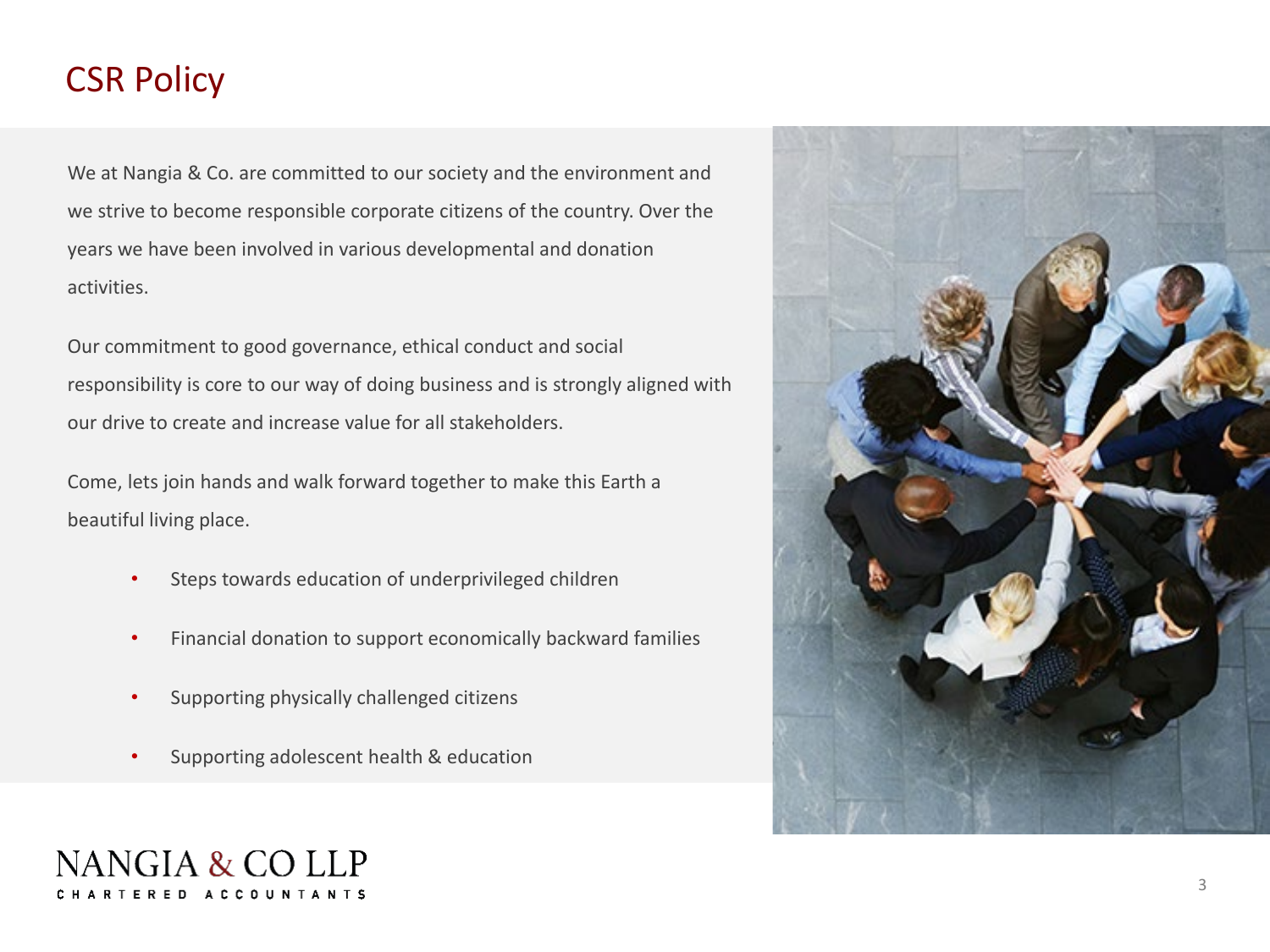### Our Offices

#### **NOIDA**

(Delhi NCR - Corporate Office) A-109, Sector 136, Noida – 201304, India T: +91 120 2598000

#### **GURUGRAM**

812-814, Tower B, Emaar Digital Greens Sector 61 Gurugram, Haryana, 122102, India T: +0124-4301551/1552/1554

#### **BENGALURU**

Prestige Obelisk, Level 4, No 3 Kasturba Road Bengaluru – 560 001, Karnataka, India +91 80 2228 0999

#### **CHENNAI**

Prestige Palladium Bayan, Level 5, 129-140, Greams Road, Thousand Lights, Chennai - 600006, India | T: + 91 44 4654 9201

NANGIA & COLLP CHARTERED ACCOUNTANTS

#### **DELHI**

(Registered Office) B-27, Soami Nagar, New Delhi-110017, India T: +91 120 5123000

#### **MUMBAI**

11<sup>th</sup> Floor, B Wing, Peninsula Business Park, Ganpatrao Kadam Marg, Lower Parel, Mumbai 400013, India T: +91 22 61737000

#### **PUNE**

3rd Floor, Park Plaza, CTS 1085, Ganeshkhind Road, Next to Pune Central Mall, Shivajinagar, Pune – 411005, India

#### **DEHRADUN**

First Floor, "IDA" 46 E. C. Road, Dehradun - 248001, Uttarakhand, India T: +91 135 271 6300/301/302/303